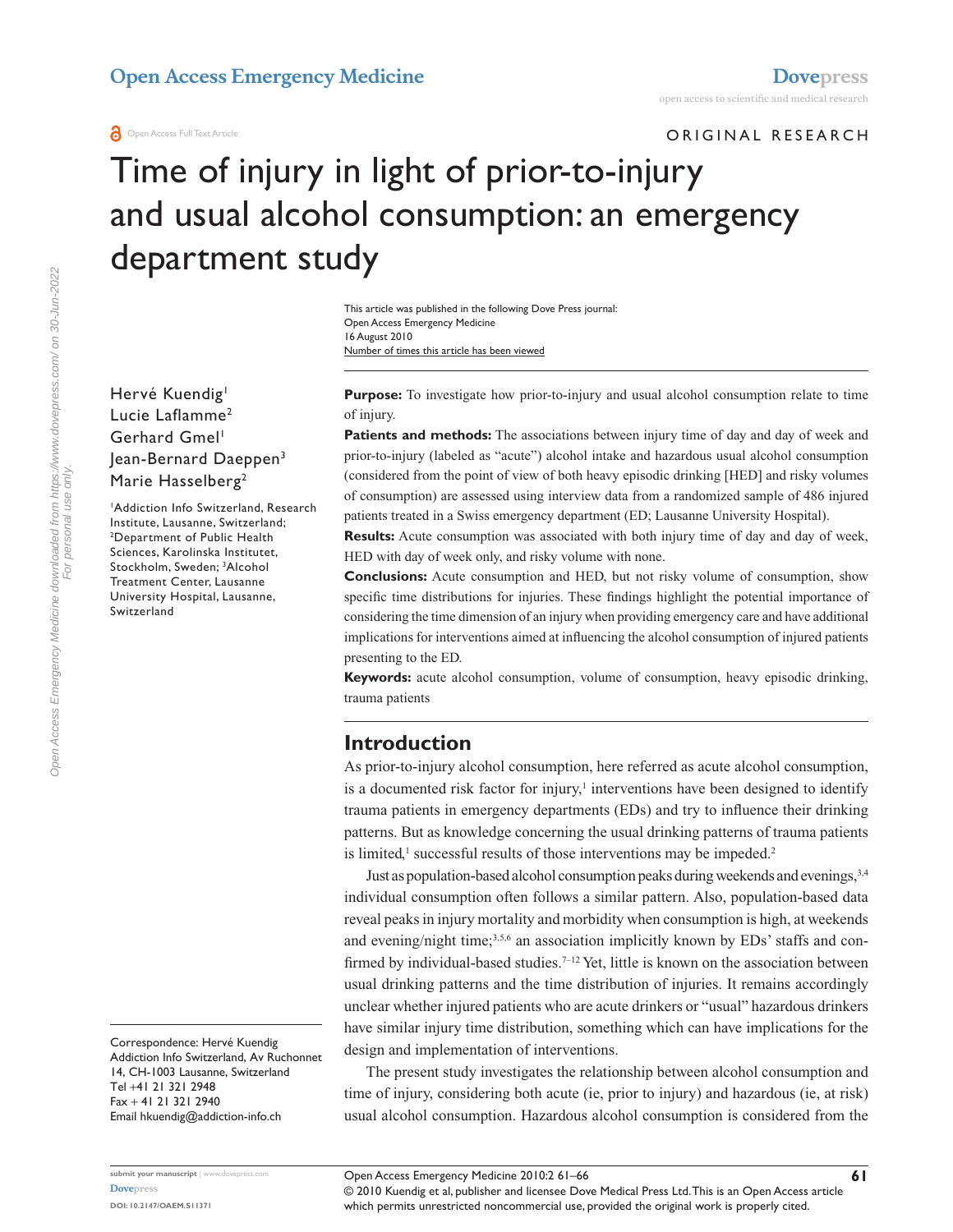point of view of both risky volumes of usual consumption and of frequent heavy episodic drinking (HED).

# **Material and methods** Study design, setting, and sample

Data were gathered from interviews compiled within a casecrossover study focusing on the triggering effect on injury of alcohol and cannabis use.13,14 Based on a randomized selection of time slots covering day and night time (24/24 hours) and every week day (7/7), 486 injured patients (mean age, 37.9 years; males, 68.3%) admitted to the ED of the Lausanne University Hospital (Switzerland) were interviewed over 4 one-month periods between September 2005 and July 2006, ie, accounting for seasonal variability. A total of 774 patients were eligible for the study (eligibility criteria: French speaking, age 16 and above, and seeking injury care within 24 hours). Patients with degenerative brain disorders  $(n = 37)$ or with major trauma ( $n = 29$ ) were excluded on the grounds that they could not manage an interview. Another 160 patients were not contacted due to work overload ( $n = 115$ ), transfers to other wards  $(n = 43)$ , and other reasons  $(n = 2)$ . Of the 548 patients contacted, 60 declined participation (10.9%) and 2 were excluded because of poor interview results. The questionnaire followed the protocol developed by the World Health Organization Collaborative Study Group on Alcohol and Injuries.15 More information on the sampling frame and inclusion criterion can be found elsewhere.<sup>13,14</sup> The study was approved by the Ethics Committee for Clinical Research of the Lausanne University Medical School.

#### **Measures**

Time of injury was measured considering both day of week (seven categories/days) and time of day (three categories/ time periods: night/0:00–7:59, day/8:00–15:59, and evening/16:00–23:59). Distribution of injuries across time of day and day of week and their combination is available on request.

Acute alcohol consumption was defined based on the self-reporting of any alcohol consumption in the 6 hours preceding the injury.15

The reference period for the measurement of usual alcohol consumption, and thus of hazardous drinking, was the past 12 months. Risky volume was assessed through a quantity-frequency instrument and categorized according to standard recommendations.<sup>16</sup> Risky volume was set at an average consumption of more than one standard drink, of 10–12 g of pure alcohol, per day for women and of more than two standard drinks for men. HED was defined as the monthly intake of certain amounts of alcohol based on a question about the frequency of consumption of five or more standard drinks of alcohol on the same occasion for men, and four or more for women.<sup>4</sup>

## Analyses

Prevalence of acute and hazardous alcohol consumption was plotted on graphs according to time of day and day of week of the injury. Logistic regression models assessed associations between time of injury and the three alcohol-related measures. Acute consumption (yes  $= 1$ , no  $= 0$ ), risky volume of consumption (yes = 1, no = 0), and HED (yes = 1, no = 0) are regressed on time of day and day of week (both categorical), adjusted for participants' gender and age. Interaction effects between time and day are modeled in a final set of models to assess effect modifications (treated as categorical as for the main effects). Wald tests and odd ratios (ORs), with 95% confidence intervals (CIs), are given. These analyses were conducted using the software SPSS (version 15.0.1; SPSS Inc, Chicago, IL).<sup>17</sup>

## **Results**

#### **Descriptive**

The results showed that 51.8% of all night-time injuries and 82.6% of those taking place during the night between Friday and Saturday occurred after acute consumption (Figure 1). Injury prevalence for HED (Figure 2) peaked on Saturday but did not vary much over days and hours for risky volume of consumption (Figure 3). Considering variability of prevalence across time periods of the day (see the legends in Figures 1–3), low variability was observed for risky volume of consumption (between 12.3% and 15.5%) and HED (between 30.6% and 43.3%), whereas acute consumption varied more markedly (between 10.2% during day time and, as mentioned earlier, 51.8% during night time).

## Regression analyses

As mentioned above and in Table 1, acute alcohol consumption not surprisingly showed a significant overall association with both time of day and day of week of injury (Wald tests significant at  $P < 0.05$  for day of week and  $P < 0.001$  for time of day; model adjusted for gender and age). Injuries occurring on Saturdays and Sundays showed associations with acute consumption. In addition, night-time injuries were shown to be associated with acute consumption ( $OR = 3.08$ ;  $95\%$  CI: 1.75–5.43; reference period, 16:00–23:59), but day-time injuries were shown to be associated with absence of acute consumption ( $OR = 0.27$ ;  $95\%$ ) CI: 0.15–0.48).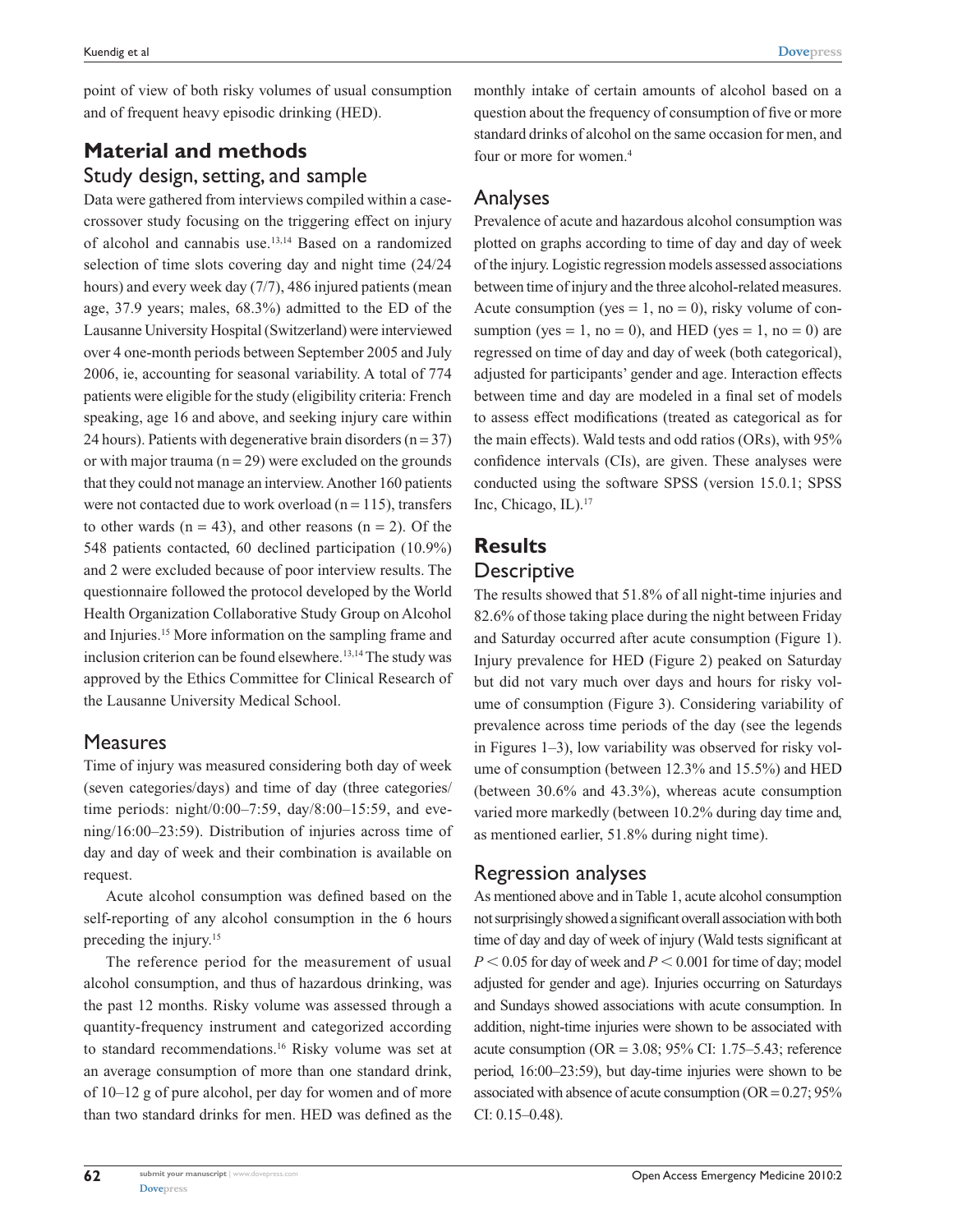

**Figure 1** Prevalence of acute alcohol consumption among ED patients according to time of injury.

Adjusted for participant's gender and age, an overall association with HED was observed for day of week (Wald tests significant at  $P < 0.05$ ), but not for time of day. Injuries occurring on Saturdays showed increased odds for HED compared with those occurring on Mondays ( $OR = 2.69$ ; 95% CI: 1.26–5.76). By contrast, neither day of week nor time of day was associated with risky volume of alcohol consumption.

Finally, no effect of interaction terms (between time and day) was significant when estimated in the final set of regression models (at a 5% level of significance; results not presented).

#### **Discussion**

Half of all night-time injuries and as much as 8 in 10 of those taking place during the night between Friday and Saturday occurred after alcohol consumption. The distribution of these alcohol-related injuries was strongly associated with the time of occurrence, as in previous studies.<sup>10–12</sup> However, our results argue for the absence of synergetic (ie, interaction) effect between time of day and day of week in the etiology of alcohol-related injuries; a finding reported, to our knowledge, for the first time in the literature. Confirming the implicit knowledge of medical staff with this regard, these results



**Figure 2** Prevalence of HED among ED patients according to time of injury.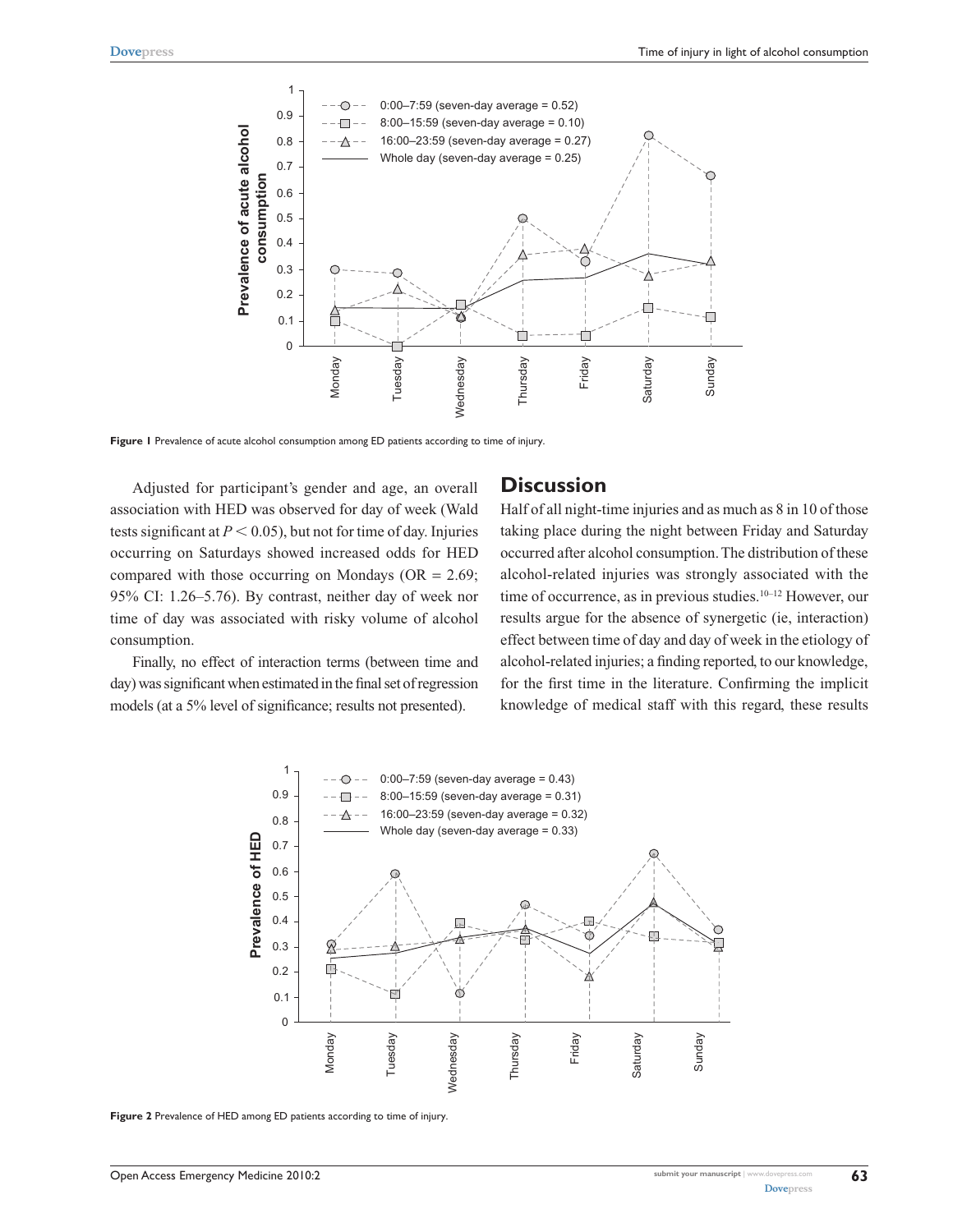

**Figure 3** Prevalence of risky volume of alcohol consumption among ED patients according to time of injury.

highlight the importance of considering the time dimension of an injury when providing emergency care, eg, to prevent possible harmful consequences of the combination of alcohol and medical drugs or anesthetic agents.<sup>18,19</sup>

As described in previous studies, heavy episodic drinkers show a propensity for trajectories of drinking concentrated to weekends, which influences their risk for alcohol-related adverse consequences, and injuries, during this period.4 Our findings point in the same direction as HED was associated with day of injury (prevalence and ORs peaking on Saturday) but not time of day (this lack of statistical association could, however, be due to low number of cases in the sample). Though, the categorical combination of time and day, in

addition to the main effects of each variable, was not associated with HED in the final regression model, noteworthy variations in prevalence of HED were recorded across the week. For instance, the difference in night-time prevalence between Tuesday and Wednesday is surprising (57.1% vs 11.1%). However, with less than 10 injuries, these specific periods had the smallest case numbers of all time/day combinations. Interpreting crude differences between these periods imply, thus, to keep in mind the important sensitivity of crude prevalence in case of small subsamples.

Self-reported data may challenge the reliability of our results. Yet, a study shows corroboration between self-reported and biological measures of acute alcohol consumption in a subsample

|                   | <b>Acute</b>          |                          | <b>HED</b>           |                          | <b>Volume</b>  |                          |
|-------------------|-----------------------|--------------------------|----------------------|--------------------------|----------------|--------------------------|
|                   | Wald (df), sig        | OR <sup>b</sup> (95% CI) | Wald (df), sig       | OR <sup>b</sup> (95% CI) | Wald (df), sig | OR <sup>b</sup> (95% CI) |
| Day <sup>a</sup>  | 13.4 (6), $P < 0.05$  |                          | 12.9 (6), $P < 0.05$ |                          | $2.9(6)$ , ns  |                          |
| Tuesday           |                       | $0.97(0.33 - 2.89)$      |                      | $0.97(0.40 - 2.45)$      |                | $0.55(0.15 - 1.96)$      |
| Wednesday         |                       | $0.96(0.35 - 2.67)$      |                      | $1.93(0.85 - 4.38)$      |                | $1.11(0.41 - 2.97)$      |
| Thursday          |                       | $1.64(0.61 - 4.37)$      |                      | $1.91(0.81 - 4.49)$      |                | $0.73(0.23 - 2.26)$      |
| Friday            |                       | $1.88(0.73 - 4.82)$      |                      | $1.24(0.53 - 2.89)$      |                | $0.83$ $(0.29-2.83)$     |
| Saturday          |                       | $2.85$ (1.19–6.82)       |                      | $2.69$ (1.26-5.76)       |                | $1.22(0.48 - 3.07)$      |
| Sunday            |                       | $2.59(1.01 - 6.66)$      |                      | $1.11(0.48 - 2.58)$      |                | $1.18(0.43 - 3.23)$      |
| Time <sup>a</sup> | 47.1 (2), $P < 0.001$ |                          | $2.3$ (2), ns        |                          | $0.5(2)$ , ns  |                          |
| $0:00 - 7:59$     |                       | $3.08$ (1.75–5.43)       |                      | $1.56(0.88 - 2.77)$      |                | $1.28(0.62 - 2.68)$      |
| $8:00 - 15:59$    |                       | $0.27(0.15 - 0.48)$      |                      | $1.17(0.73 - 1.88)$      |                | $1.02$ $(0.55 - 1.87)$   |

**Table 1** Results of the regression models of acute alcohol consumption (acute), HED, and risky volume of alcohol consumption (volume) on day of week and time of day

Notes: <sup>a</sup>Reference categories: Monday/16:00-23:59; <sup>b</sup>ORs (Odds ratios) adjusted for gender and age.

**Abbreviations:** HED, heavy episodic drinking; CI, confidence interval.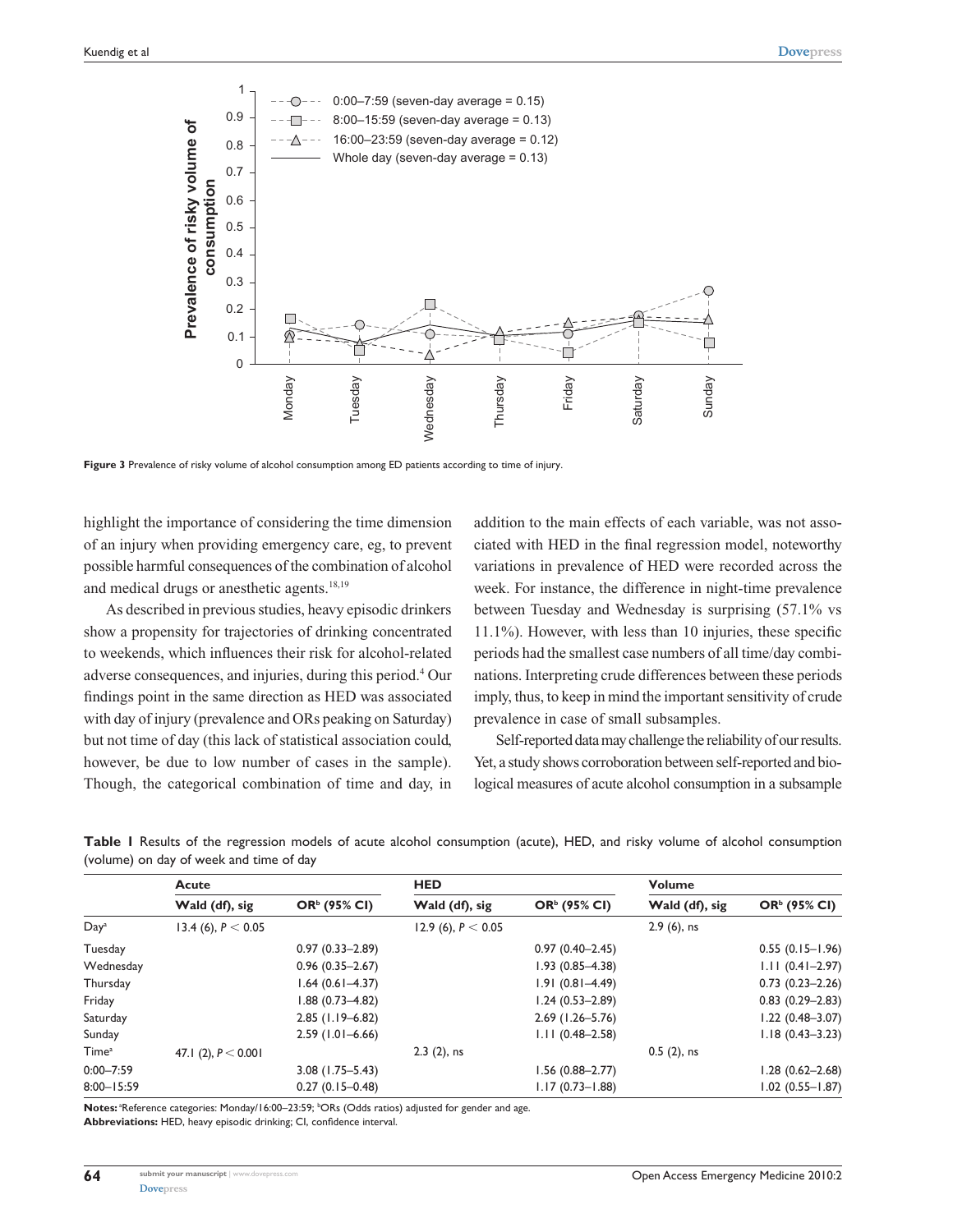of our participants.20 Also, the items and criteria used to measure hazardous alcohol consumption are similar to the ones used in the Alcohol Use Disorders Identification Test<sup>21</sup> and their validity is regarded as high in epidemiological studies. $22-24$ 

Further, the exclusion of severely injured patients, unable to answer interview questions, implies that our results cannot easily be extrapolated to that group. The sampling frame nevertheless secured the time representativity needed for the study purposes.

ED admissions provide an opportunity for targeted interventions aimed at influencing the alcohol consumption of injured people and thereby lowering the alcohol-related burden of injury and disease.<sup>2,25,26</sup> Injuries sustained under the influence of alcohol (ie, acute consumption) and injuries sustained by people with hazardous alcohol consumption, ie, respectively with "at health risk" volumes of consumption or with frequent episodes of heavy consumption, concern specific populations, and accordingly distinct target groups for interventions. Accordingly, the fact that acute alcohol consumption is significantly associated with both time of day and day of week, HED with day of week, and risky volume of consumption with none may not only have implications for the triage and care of injured patients in the ED. For instance, these findings have also potential implication for interventions aimed at influencing the alcohol consumption patterns of injury patients presenting to the ED. This is particularly the case as undifferentiated screening and interventions are not likely to affect all patients equally.

## **Conclusions**

In conclusion, acute alcohol consumption and HED show a specific time distribution for injuries, but risky volumes of consumption does not. It remains nonetheless unclear whether these results, observed for all kind of ED-treated injuries aggregated, would remain steady if specific injury mechanisms, and intentional injuries in particular, were to be considered. These findings nevertheless suggest that time of injury can be a key indicator of potential alcohol involvement; an important feature in clinical perspectives since presence of alcohol in the organism is known to be a crucial element in the diagnosis and treatment of injured patients.

## **Acknowledgments**

The Swiss National Science Foundation supported the original study (grant 3200B0-105967) as well as the participation of Hervé Kuendig on the present article (grant PBSKB-119860/1).

#### **Disclosure**

The authors report no conflicts of interest in this work.

#### **References**

- 1. Cherpitel CJ. Alcohol and injuries: a review of international emergency room studies since 1995. *Drug Alcohol Rev*. 2007;26(2): 201–214.
- 2. National Institute on Alcohol and Alcoholism (NIAAA). *Alcohol Alert – Brief Intervention. No. 66*. Washington, DC: US Department of Health and Human Services, NIAAA; 2005.
- 3. Arfken CL. Temporal pattern of alcohol consumption in the United States. *Alcohol Clin Exp Res*. 1988;12(1):137–142.
- 4. Heeb JL, Gmel G, Rehm J, Mohler-Kuo M. Exploring daily variations of drinking in the Swiss general population. A growth curve analysis. *Int J Methods Psychiatr Res*. 2008;17(1):1–11.
- 5. Gmel G, Heeb JL, Rezny L, Rehm J, Mohler-Kuo M. Drinking patterns and traffic casualties in Switzerland – matching survey data and police records to design preventive action. *Public Health*. 2005;119(5):426–436.
- 6. Mäkelä P, Martikainen P, Nihtilä E. Temporal variation in deaths related to alcohol intoxication and drinking. *Int J Epidemiol*. 2005;34(4):765–771.
- 7. Smith SM, Goodman RA, Thacker SB, Burton AH, Parsons JE, Hudson P. Alcohol and fatal injuries: temporal patterns. *Am J Prev Med*. 1989;5(5):296–302.
- 8. Cherpitel CJ, Parés A, Rodés J. Prediction of alcohol-related casualties in the emergency room: a US-Spain comparison. *J Stud Alcohol*. 1993;54(3):308–314.
- 9. Soderstrom CA, Kufera JA, Dischinger PC, Kerns TJ, Murphy JG, Lowenfels A. Predictive model to identify trauma patients with blood alcohol concentrations  $>$  or = 50 mg/dl. *J Trauma*. 1997;42(1): 67–73.
- 10. Wells S, Graham K. Aggression involving alcohol: relationship to drinking patterns and social context. *Addiction*. 2003;98(1):33–42.
- 11. Soffer D, Zmora O, Klausner JB, et al. Alcohol use among trauma victims admitted to a level I trauma center in Israel. *Isr Med Assoc J*. 2006;8(2):98–102.
- 12. Puljula J, Savola O, Tuomivaara V, Pribula J, Hillbom M. Weekday distribution of head traumas in patients admitted to the emergency department of a city hospital: effects of age, gender and drinking pattern. *Alcohol Alcohol*. 2007;42(2):474–479.
- 13. Gmel G, Kuendig H, Rehm J, Schreyer N, Daeppen JB. Alcohol and cannabis use as risk factors for injury – a case-crossover analysis in a Swiss hospital emergency department. *BMC Public Health*. 2009;9:40.
- 14. Kuendig H, Hasselberg M, Gmel G, Daeppen JB, Laflamme L. Acute and usual drinking among emergency trauma patients: a study on alcohol consumption and injury patterns. *Injury prevention*. 2009;15(4):270–274.
- 15. WHO Collaborative Study Group on Alcohol and Injuries. WHO Collaborative Study on Alcohol and Injury: Final Report. Geneva: Department of Mental Health and Substance Abuse and Department of Injuries and Violence Prevention, World Health Organization; 2007.
- 16. US Department of Health and Human Services (USDHHS). *The Physicians' Guide to Helping Patients With Alcohol Problems*. Rockville, MD: US Department of Health and Human Services, Public Health Service, National Institute of Health (NIH), National Institute on Alcohol Abuse and Alcoholism (NIAAA); 1995.
- 17. SPSS INC. *SPSS Base 15.0 user's guide*, Chicago, IL, SPSS Inc; 2006.
- 18. Baxter K ed. *Stockley's Drug Interactions*. 7th ed. London: Pharmaceutical Press; 2006.
- 19. Meyers HB, Zepeda SG, Murdock MA. Alcohol and trauma. An endemic syndrome. *West J Med*. 1990;153(2):149–153.
- 20. Gmel G, Kuendig H, Augsburger M, Schreyer N, Daeppen JB. Do objective measures of blood alcohol concentrations make more sense than self-reports in emergency department studies? *J Addict Med*. 2008;2(2):96–102.